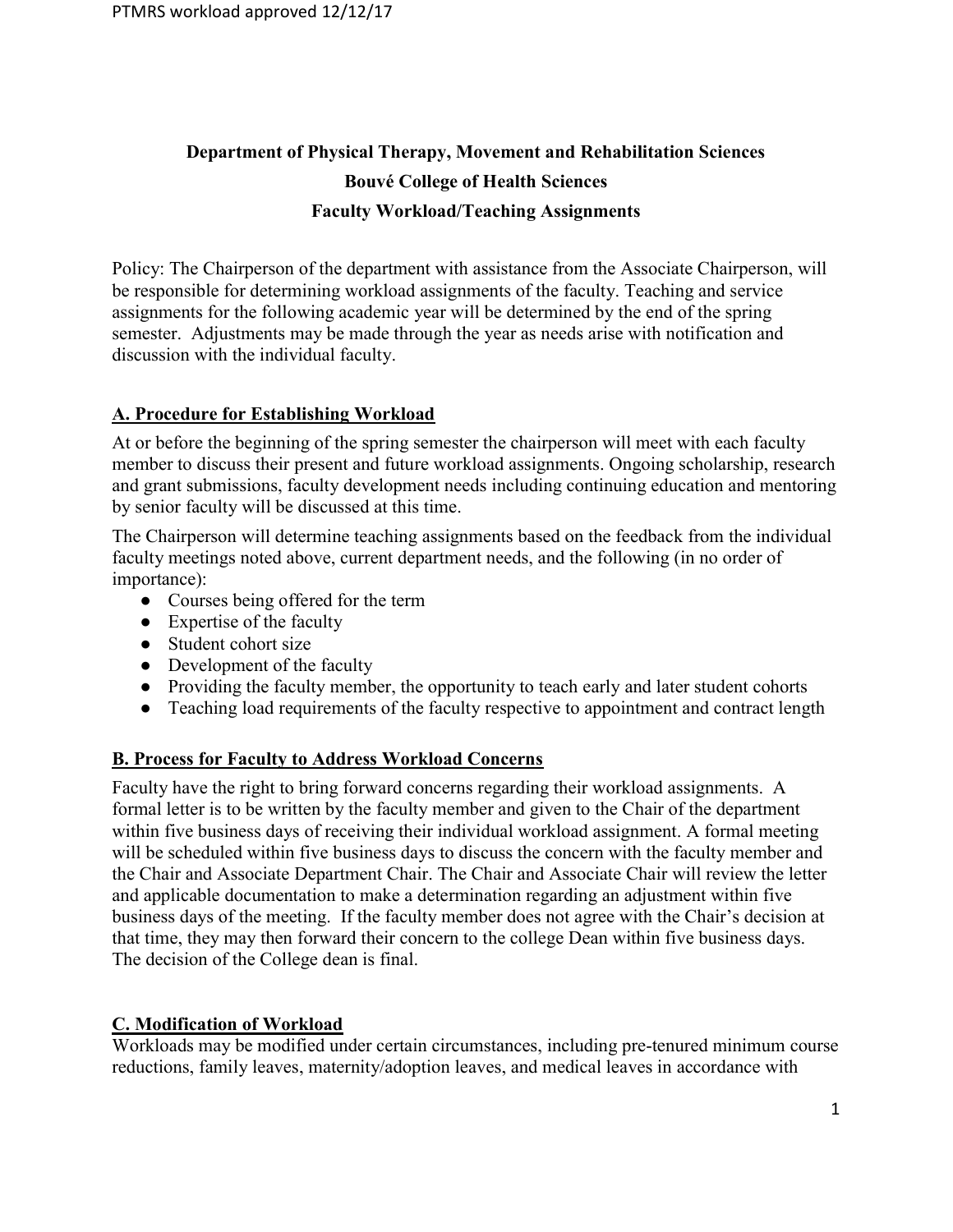published College and University Policies. The Chairperson of the department with assistance from the Associate Chairperson, will be responsible for determining workload modification for faculty.

## D. How to Find this Document and How Often Will it be Reviewed

Faculty members can find this workload policy document and the workload percentages of all faculty members in the department on the department Sharepoint site This workload policy document shall be reviewed every three years by the faculty.

# E. Workload Details

TT and NTT workloads are assigned by the department chairperson. One course = about 10% of faculty workload. TT faculty teach 4 courses per academic year and NTT faculty teach 6 academic courses per year.

# 1. Teaching Workload based on 2 semester contract, other contracts will be adjusted accordingly.

## Tenure/Tenure Track –

Research Active: A full-time teaching load for a tenure track or tenured faculty will consist of 4 courses per 2 semesters (and a minimum of 12 contact hours). 40% workload. "Research active" means that faculty must demonstrate a record of scholarly productivity (i.e., peerreviewed journal articles, patents, successfully-funded grants, discoveries of new knowledge) in their area of expertise, at a level that is consistent with expectations for peers and aspirational schools at Research-1 universities.

Tenured faculty who are not research active will have a 60% teaching workload. of 6 courses per 2 semesters (and a minimum of 20 contact hours).

Non Tenure Track Faculty: A full-time teaching load for a non-tenure track faculty will consist of 6 courses per 2 semesters (minimum of 20 contact hours) per 2- semester contract. 60 % workload.

A 10% workload reduction to full time faculty members equal to 1 course release or service reduction per year to faculty actively enrolled in an Academic degree (EdD, PhD, DSC) or tDPT program. The release is up to the discretion of the chair based on department needs. Actively enrolled is defined by being in a degree granting program, completing a minimum of four courses per calendar year and on track to matriculation of the degree. Faculty in their dissertation phase can work with the department chair for other opportunities for additional release time.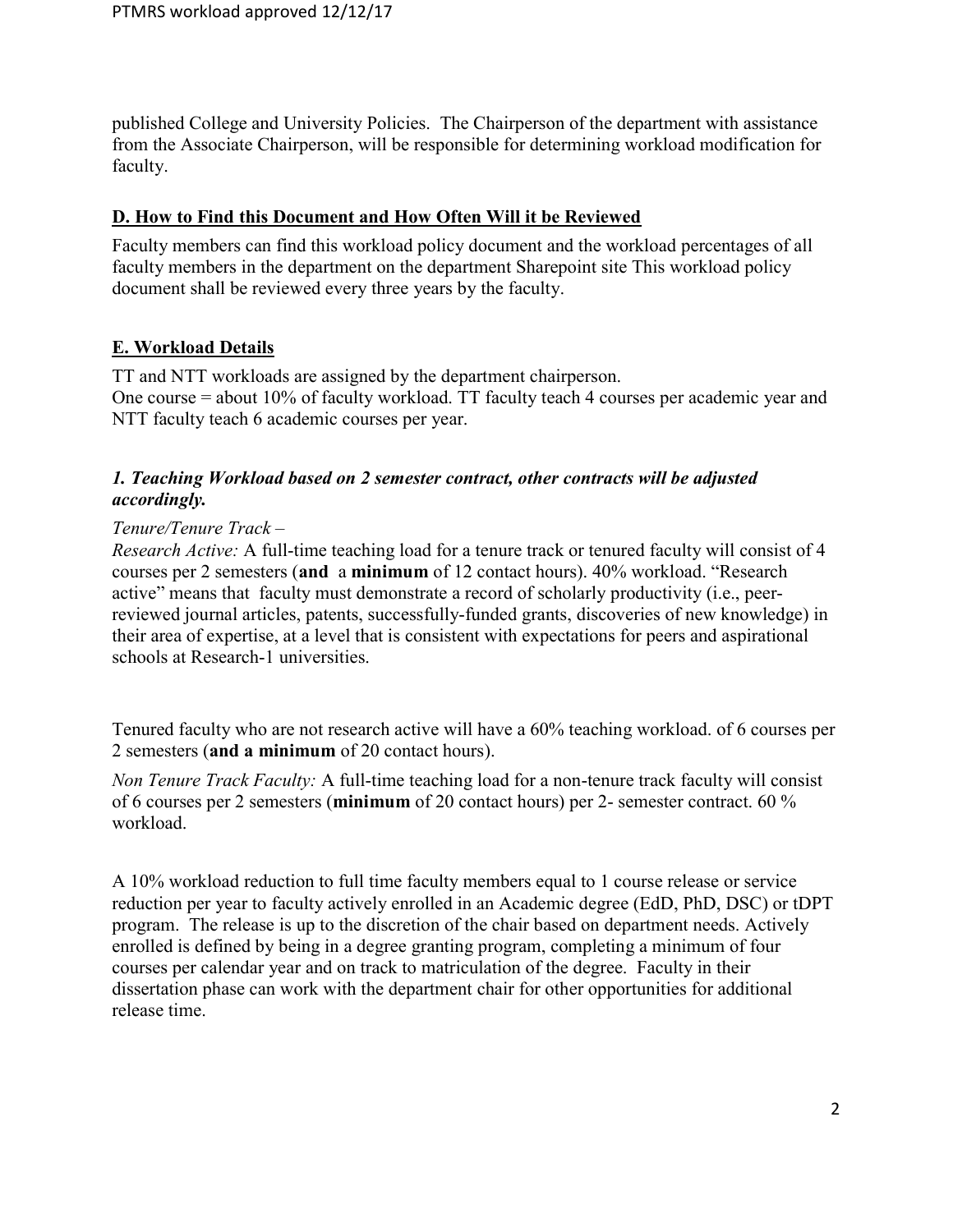Research-active T/TT or NTT faculty who secure external funding may negotiate a reduction in their teaching. To obtain such a course reduction, faculty must use external funding to buy out of teaching in a manner described in the College Externally-funded Research Support Policy. Research "buy out" is limited to no more than three courses per academic year.

New tenure-seeking assistant professors will have a 50% teaching load reduction in their first two years of employment in Bouvé, and a 25% teaching load reduction in their third year. If they have external grant funding, tenure-seeking assistant professors may "buy out" of additional courses as described in the College Externally-funded Research Support Policy, but must teach a minimum of one course per year.

All TT and NTT faculty must teach a minimum of one course per academic year.

\*\*\*NOTE: Because the Department of Physical Therapy Movement and Rehabilitation Sciences requires intensive clinical laboratory, hands on learning activities which span 1-6 credits of per course, minimum contact hours in addition to number of courses are used to clarify and ensure equity of 1 course is 10% framework.

## Other Considerations:

- At the Chair's discretion, teaching loads may be further reduced for administrative appointments or other factors listed below. This is determined by the chair and at the chairs discretion.

- 6 CH for clinical education faculty per clinical education course
- 1 CH for faculty who coordinate multiple lab sections of a single lab course. If a lab is co-coordinated extra credit is not given
- 1 CH for classes over 49 that are not being team taught
- 1 CH for online co-op discussion board
- 1 CH for clinical faculty who provide specific clinical expertise to clinical education by mid-term conference evaluation calls (7-10)

The following activities *do not* reduce a faculty member's teaching load, except in extraordinary circumstances, at the discretion of the department chair:

- Teaching a new course
- Preparing a new course
- Employing innovative teaching methods
- Directed or independent study supervision
- Mentoring or advising students
- Directing or supervising students' honors theses or capstone projects. ( except PT project see below)
- Supervising students' independent or mentored research projects.
- Dissertation service.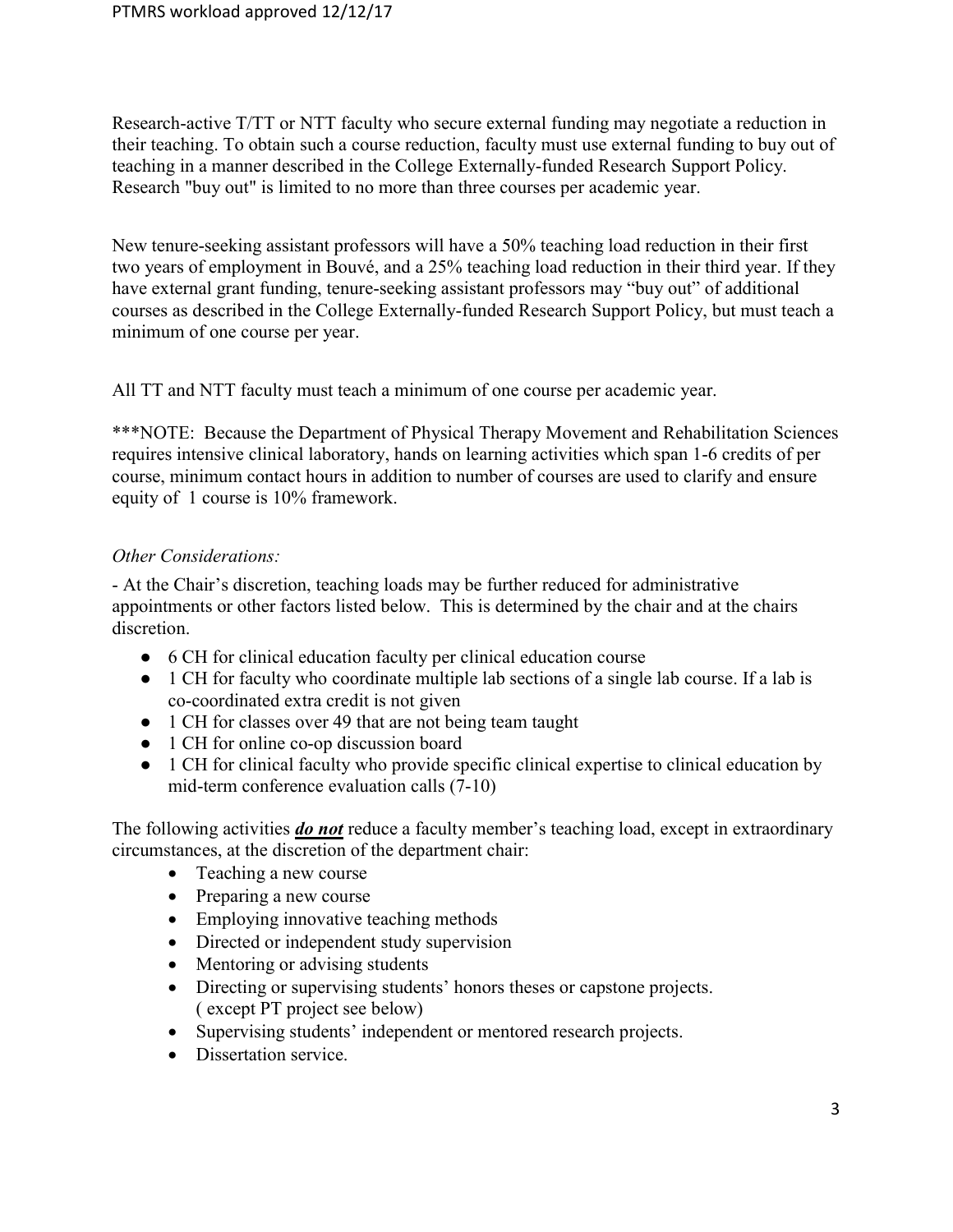Definition of a course: A course is defined by registered course number and CRN section. Courses which house 2 CRN's together (such as lab sections) will only be counted separately if they occur at a different time. [Example PT5502 CRN 32145 and CRN 32146 occur from 2-5 on Monday is a 1 credit 3 hour lab. This will be counted as 1 course and 3 contact hours for the faculty involved in the course.] PT Project 1 and PT Project 2 that occurs over 2 semesters counts as 1 course for 2 CH but cannot be the faculty members only course.

Course definition when courses are team taught: In team taught courses up to two faculty may be given full credit and the amount of contact hours for a course provided the course has more than 49 students and both faculty are involved throughout the entire course.

- In cases where faculty are involved in portions of courses for teaching modules or certain topic areas, portions of contact hours will be given for the course at the discretion of the chair but following

- Up to 25% of the course  $\frac{1}{4}$  contact hours
- $\bullet$  25-50% of the course 1/2 contact hours
- 51-75% of course 3/4 contact hours
- 75-100% of course full contact hours

- Clinical Education Courses. 6 CH for clinical education faculty per clinical education course

## 2. Scholarship Workload

Scholarship/Research:

All full time non-tenure track faculty will be given a minimum of 10% for scholarship. The Non tenure-track expectations of scholarship are related to their field of expertise which demonstrate excellence in their profession.

All tenure track and tenured faculty are expected to seek and obtain grant funding from funding sources consistent with their areas of research. Faculty must demonstrate a record of scholarly productivity (i.e., peer-reviewed journal articles, patents, successfully-funded grants, discoveries of new knowledge) in their area of expertise, at a level that is consistent with expectations for peers and aspirational schools at Research-1 universities.

Non research active tenured faculty must be assigned a minimum of 10% scholarship.

#### 3. Service Workload

All full time faculty regardless of tenure status are required to participate in 2 department committees, 1 external service commitment whether it is college, university or professional area, 1 department admissions committee and 2 admissions events per year for 10% of service.

Additional 5% -10% service percentages can be given to faculty at the discretion of the chair

- Chair a committee with extensive time commitment
- Serve on college or university committees with extensive time commitment
- Serve as coordinators of certificate programs with extensive time commitment
- Serve as laboratory coordinators or lab safety officers with extensive time commitment